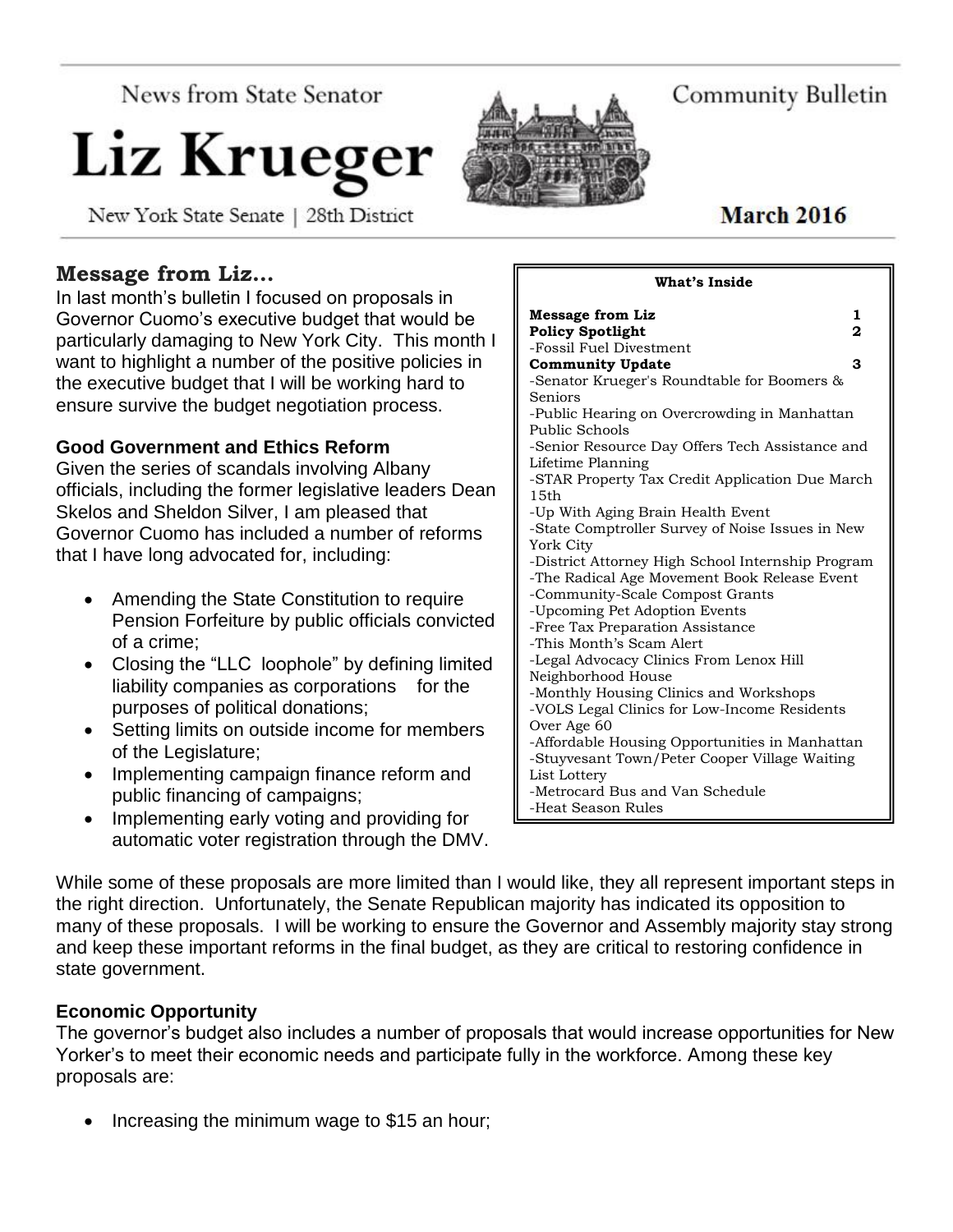- Providing for a paid family leave program, though the Governor's proposal could be improved by modeling it on legislation carried by Senator Addabbo (S.3004), which provides funding for the program through the state's Temporary Disability Assistance Program;
- Providing access to educational assistance for undocumented immigrants through the Dream Act.

#### **Additional Executive Budget Proposals**

A number of other budget proposals also deserve support, including:

- Raising the age of criminal responsibility to treat non-violent 16- and 17- year olds as juveniles. New York is one of only two states that still treat 16- and 17- year old offenders as adults. Changing this policy would protect youthful offenders and reduce recidivism;
- Providing \$300 million to the Environmental Protection Fund (EPF) and creating a new climate change mitigation account;
- Creating a \$20 billion affordable and supportive housing program to create or preserve 100,000 affordable housing units and provide 6,000 supportive housing beds over the next five years. Unfortunately, the budget does not adequately outline the funding for this program, so additional details on funding MUST be included in the final budget.

The final budget is due April 1<sup>st</sup>, and as negotiations proceed, I and my Senate Democratic colleagues will be working to ensure that these important proposals do not fall by the wayside.

## **POLICY SPOTLIGHT**

*Fossil Fuel Divestment*

On February 29, I joined Assembly Assistant Speaker Félix W. Ortiz in hosting a forum on divesting the New York State Common Retirement Fund from fossil fuel holdings. Discussion centered around the Fossil Fuel Divestment Act (S.5873/A.8011-A), with financial and environmental experts speaking, including Bill McKibben, Co-Founder of 350.org and a leader of the global fossil fuel divestment movement.

The era of fossil fuels is ending, and for the sake of our children and grandchildren we must make sure it ends sooner rather than later. To continue investing our pension funds in fossil fuel stocks while we desperately try to wean our society off of those same dirty fuels, is a losing proposition, not just for the environment, but also for our bottom line. Fossil fuel producers like ExxonMobil continue to spend billions of dollars each year recklessly uncovering new oil and gas reserves that can never be burned. Investment in fossil fuels is a sinking ship, and it's high time we headed for the lifeboats.

The Fossil Fuel Divestment Act (S.5873/A.8011-A) would require the State Comptroller to divest the New York State Common Retirement Fund from all holdings in the 200 largest publicly traded fossil fuel companies, as defined by carbon content in the companies' proven oil, gas, and coal reserves (the CU 200). Divestment from coal companies would be completed within one year; divestment from all other fossil fuel companies would be completed by January 1, 2020.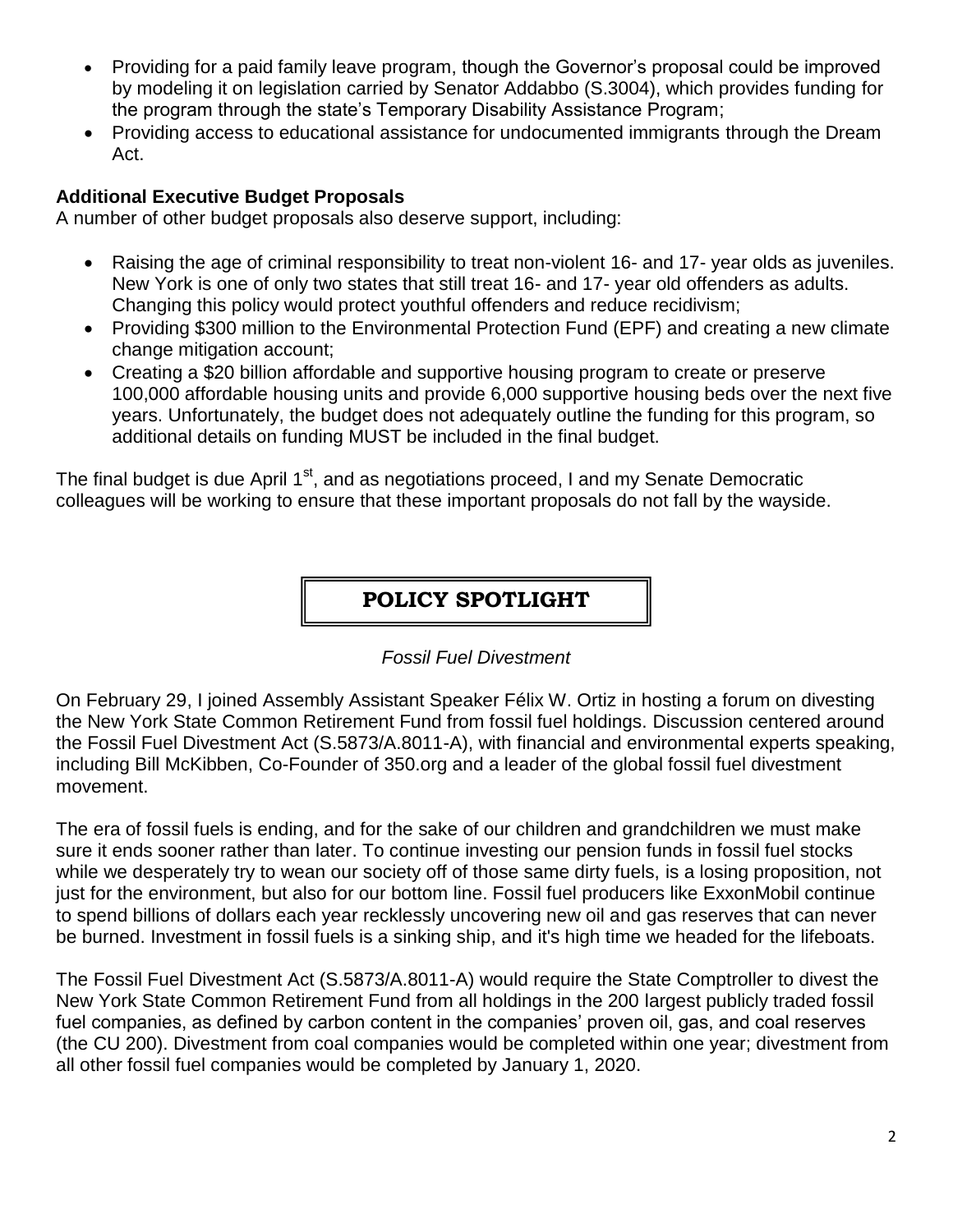Speakers at the forum included financial and investment experts, union representatives, and environmental and community advocates. A representative from the American Petroleum Institute also offered comments, expressing oil and gas companies' opposition to divestment. The State Comptroller's office was unable to send a representative due to scheduling conflicts, but has agreed to coordinate on another forum to take place later in the year.

Bill McKibben of 350.org, who helped to launch the global fossil fuel divestment movement in 2012, spoke to the forum via video link from his home in Vermont. "Around the world institutions of all kinds are realizing that the time has come to break with the ruinous industries of the past," he said. "The Empire State has always provided the world's financial leadership, and we hope this will be no exception." Earlier in the morning, Mr. McKibben joined Senator Krueger to discuss the Fossil Fuel Divestment Act on The Brian Lehrer Show. That segment can be heard online at [https://www.wnyc.org/radio/#/ondemand/579074.](https://www.wnyc.org/radio/#/ondemand/579074)

Speakers at the forum included:

-Bill McKibben, Senior Advisor and Co-Founder, 350.org -Carole Liable, CEO, Domini Social Investments -Toby Heaps, CEO, Corporate Knights -Tom Francis, Director, Oil and Gas Research, Fossil Free Indexes -Karen Moreau, Executive Director, API NY -Anthony Gronowicz, Executive Committee, CUNY Professional Staff Congress -Carol Ann Lemon, RN-BS, New York State Nurses Association -Lisa DiCaprio, Sierra Club Atlantic Chapter -Mark Dunlea, 350NYC -Ana Orozco, Climate Justice Policy and Programs Coordinator, UPROSE

Copies of written testimony are available at [http://www.nysenate.gov/newsroom/articles/liz](http://www.nysenate.gov/newsroom/articles/liz-krueger/read-statements-fossil-fuel-divestment-forum)[krueger/read-statements-fossil-fuel-divestment-forum.](http://www.nysenate.gov/newsroom/articles/liz-krueger/read-statements-fossil-fuel-divestment-forum)

# **COMMUNITY SPOTLIGHT**

#### **Senator Krueger's Roundtable for Boomers & Seniors:**

This 5-part program provides an opportunity for neighbors to come together to explore life issues that are relevant across the age span. At each session you will hear from and engage with professionals who are knowledgeable on topics that are of concern to the growing population of older adults in New York City.

This year we have been looking at "Financial & Economic Issues" from various viewpoints. Sessions will be held on: Retirement Planning in the Modern Economy, Workplace Realities, Government's Impact on Finances, Defending Assets, and New Solutions for Workers & Families.

The program meets one Thursday morning per month in November, December, March, April, and May. Sessions are from 8:30am to 10:30am at Lenox Hill Neighborhood House, 331 East 70th St.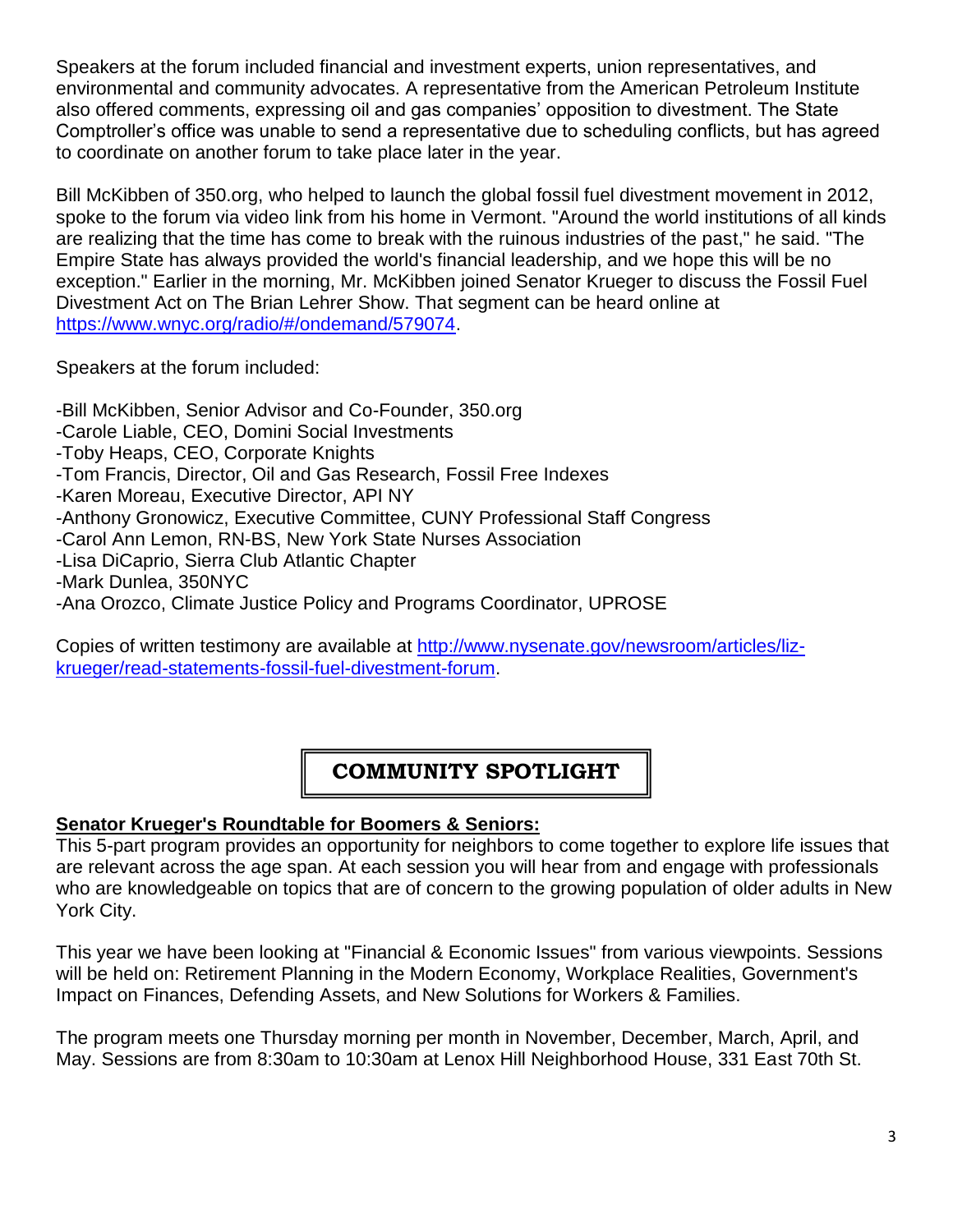Session 4 – Thursday, April 7th: Defending Assets and Financial Planning for Boomers and Seniors. This session will feature presentations by Catherine Christian, Assistant District Attorney in the Elder Abuse Unit, and John M. Bacon, Director of Planned Giving with the New York Public Library. Please RSVP by contacting my office at 212-490-9535, or via email at [liz@lizkrueger.com.](mailto:liz@lizkrueger.com)

#### **Public Hearing on Overcrowding in Manhattan Public Schools:**

Manhattan Borough President Gale Brewer is hosting a public hearing on overcrowding in Manhattan Public Schools on Tuesday, March 8th from 6:00 - 9:00 pm at P.S.125, 425 West 123rd Street. The event is being organized with the Alliance for Quality Education to provide an opportunity to hear from educators, principals, students, and advocates to learn where the needs are in their schools—and specifically where Campaign for Fiscal Equity dollars need to be spent. To attend, please register at [bit.ly/OvercrowdedSchoolsNYC.](file:///C:/Users/senateuser/Documents/bit.ly/OvercrowdedSchoolsNYC) If you would like to testify, also be sure to submit your testimony via email to *info@manhattanbp.nyc.gov* with the subject line "School Overcrowding Comment."

#### **Senior Resource Day Offers Tech Assistance and Lifetime Planning:**

The Church of the Incarnation at 209 Madison Avenue (between 35th and 36th Streets) is hosting a Senior Resource Day on Sunday, March 13, 12:30 PM to 2:30 PM. Friendly and experienced volunteers will be available to provide free one-on-one tech assistance to help you navigate the internet and email, video chat, Facebook, smartphones, and tablets (such as iPads). All levels are welcome! Computers will be provided, but feel free to bring your own if you wish. In addition, there will be a presentation on Life-Time

Planning Documents such as wills, powers of attorney, etc. Refreshments will be served. Please RSVP to 347-866-6532 for this free event.

## **STAR Property Tax Credit Application Due March 15th:**

The deadline for homeowners to file an application for the New York State Tax Relief Program (STAR) is Tuesday, March 15th. The deadline applies to both Basic and Enhanced STAR (seniors aged 65 or older).

Please note that applications must be postmarked by the 15th to ensure the property tax exemption takes effect on July 1st of this year.

More information on eligibility and how to apply and a link to the application can be found at [http://www1.nyc.gov/site/finance/benefits/landlords-star.page.](http://www1.nyc.gov/site/finance/benefits/landlords-star.page) You can also call my office at 212-490- 9535 to request an application.

#### **Up With Aging Brain Health Event:**

On Sunday March 20th Manhattan Borough President Gale Brewer and the Dana Foundation are hosting "Up With Aging" a Brain Health event at the CUNY Graduate Center, 365 Fifth Avenue at 34th Street. Doors open at 12:30 p.m. and there will be a panel discussion entitled "Successful Aging and Your Brain" at 1:30 p.m. with leading neuroscientists on the aging brain, memory, and brain health issues. The panel will be followed at 3 p.m. by a Brain Health Expo with over 20 exhibitors. The event is free but please RSVP online at [www.UpWithAging.eventbrite.com](http://www.upwithaging.eventbrite.com/) or by phone at (212) 669- 4564.

#### **State Comptroller Survey of Noise Issues in New York City:**

The New York State Comptroller's Office is conducting a survey on noise in New York City neighborhoods and would like you to take the survey. You can access the survey at: <https://www.surveymonkey.com/r/5PLYBPK>.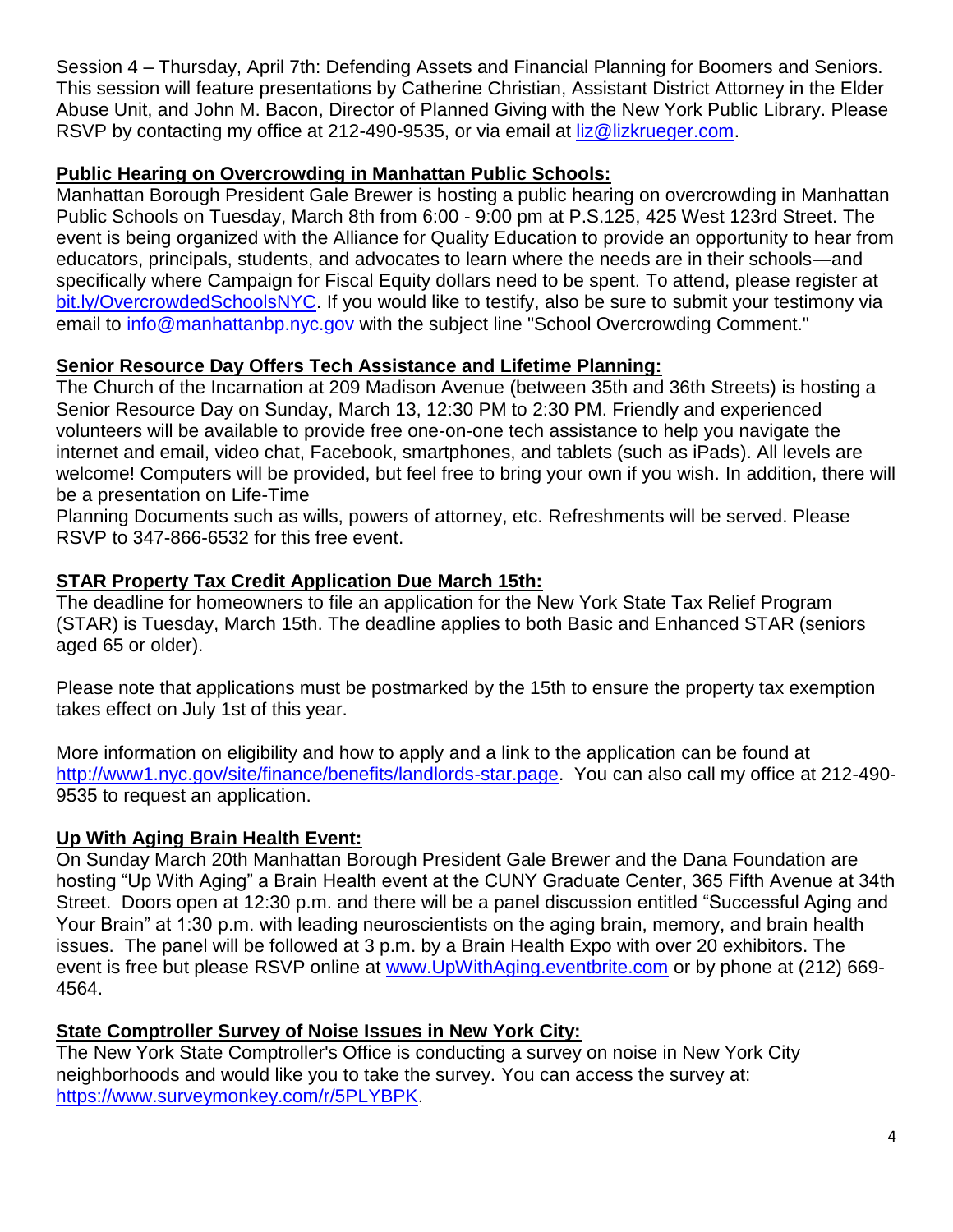The Comptroller's Office would like to learn about your experience of noise in your community and solicit your ideas for reducing noise. Toward that end, they are asking all community residents take the survey by March 15, 2016. If you have any questions about the survey, please contact Aida Solomon or Cheryl Pahaham at 212-417-5200 or [sgappdu@osc.state.ny.us.](mailto:sgappdu@osc.state.ny.us)

#### **District Attorney High School Internship Program:**

The New York County District Attorney's Office is now accepting applications for its 2016 High School Summer Internship Program. If accepted, students will participate in a six week, paid opportunity that will expose them to many aspects of the criminal justice system. Additional information and the online application can be found here: [http://www.manhattanda.org/high-school-internship.](http://www.manhattanda.org/high-school-internship) The deadline is Friday, March 25th.

#### **The Radical Age Movement Book Release Event:**

On Tuesday March 15th, The Radical Age Movement & Senior Planet invites you to celebrate the release of *The Chair Rocks: A Manifesto Against Agism* by Ashton Applewhite. Members of The Radical Age Movement's steering committee will be reading with commentary by Ashton. The event will take place from 6:30 p.m.– 9:00 p.m. at the NY Ethical Culture Society, 2 West 64th Street at Central Park West. RSVP at [https://www.eventbrite.com/e/this-chair-rocks-a-manifesto-against](https://www.eventbrite.com/e/this-chair-rocks-a-manifesto-against-ageism-tickets-22501847632)[ageism-tickets-22501847632.](https://www.eventbrite.com/e/this-chair-rocks-a-manifesto-against-ageism-tickets-22501847632)

#### **Community-Scale Compost Grants:**

The Citizens Committee for NYC, in collaboration with the Manhattan Solid Waste Advisory Board and Borough President Gale Brewer, is awarding grants of up to \$750 to start or expand compost projects in NYC.

Groups such as community gardens, schools, tenant associations, and community organizations in all 5 boroughs are eligible for the grant. Grant funds can be used to build compost bins, purchase other compost materials or tools, do outreach and education, and more.

Learn more about the grant at [http://www.citizensnyc.org/grants/composting-grant.](http://www.citizensnyc.org/grants/composting-grant) Applications are due March 25, 2016. Questions? Contact Sabine: [sbernards@citizensnyc.org](mailto:sbernards@citizensnyc.org) or 212-822-9578

#### **Upcoming Pet Adoption Events:**

Animal Care Centers of NYC (ACC) is sponsoring several Pet Adoption events around the district in December. Upcoming dates and locations are:

Sunday, March 13, 12-4pm: ACC's Mobile Adoption Center at Petco, Union Square, 860 Broadway.

Saturday, March 19, 11am-3pm: Dog Adoptions at Biscuits & Bath, Sutton Place, 1064 First Ave.

Saturday, March 26, 12-4pm: Manhattan Veterinary Group, 240 East 80th Street

Upcoming events are also listed at [http://nycacc.org/Events.htm.](http://nycacc.org/Events.htm)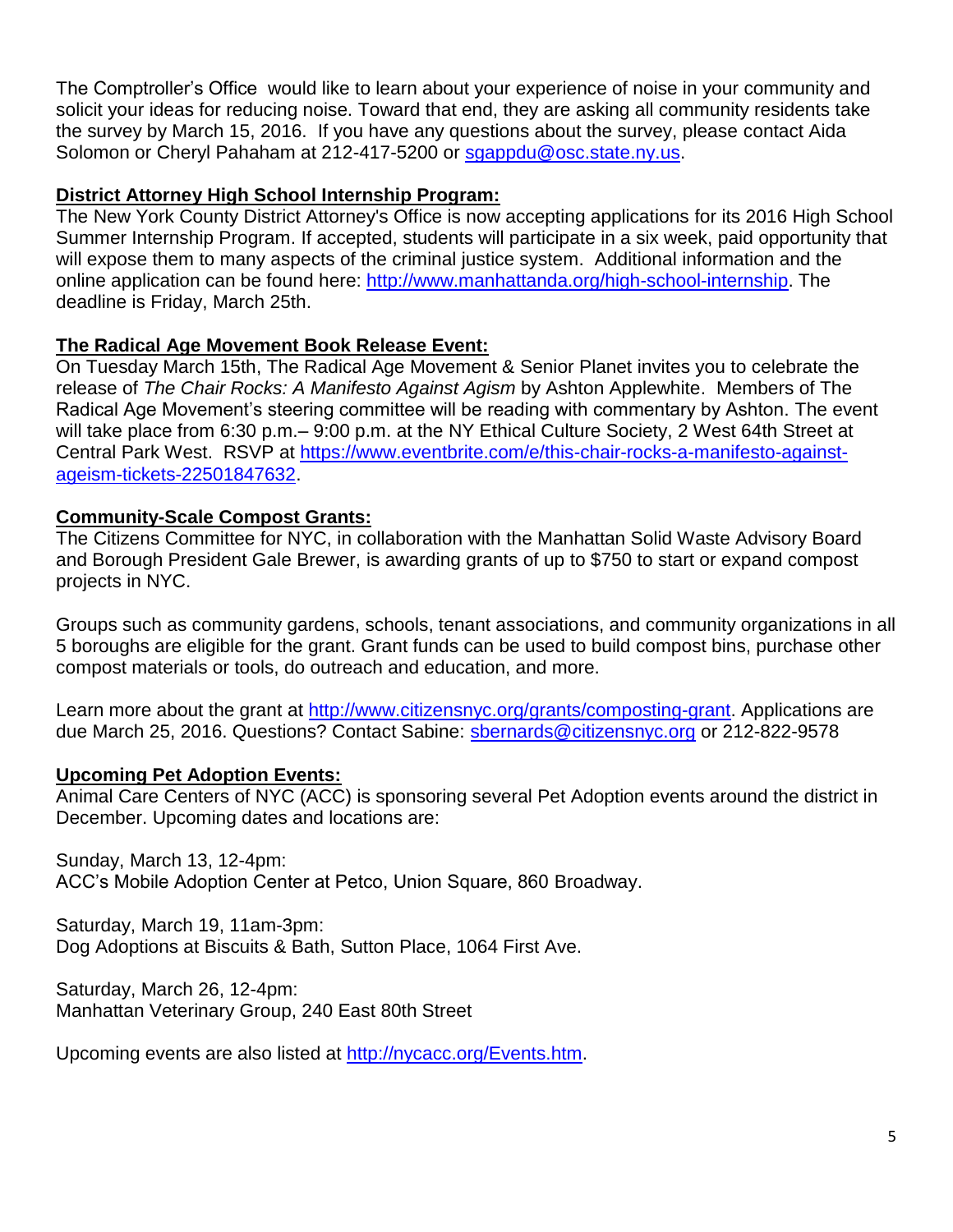#### **Free Tax Preparation Assistance:**

IRS-trained volunteers are available to provide free tax preparation assistance throughout New York City. I encourage you to take advantage of these services, which can save you money and ensure you avoid getting caught in "Refund Anticipation Loan" scams that many for-profit tax preparers engage in. AARP is sponsoring a number of locations on the East Side, and there are no age or income restrictions to receive this assistance. Here are some sites in the 28th Senate District where you can get free assistance with your taxes:

58th Street Library, 127 East 58th Street Telephone: 212-759-7358 Site Hours: Wednesday 11:00am to 3:00pm and Saturday, 10:00am-2:00pm

67th Street Library, 328 East 67th Street Telephone: 212-734-1717 Site Hours: Friday, 10:00am-2:00pm

Community Church of New York, 40 East 35th Street Telephone: 212-683-4988 Site Hours: Thursday, 10:00am-2:00pm

Epiphany Library, 228 East 23rd Street Telephone: 212-679-2645 Site Hours: Thursday, 10:00am-2:00pm

Lenox Hill Neighborhood House, 331 East 70th Street Telephone: 212-744-5022 Site Hours: Wednesday, 10:00am-2:00pm

Science, Industry and Business Library (SIBL), 188 Madison Ave @ 34th Street Telephone: 917-275-6975 Site Hours: Tuesday and Wednesday, 10:00am-2:00pm.

Stanley Isaacs Neighborhood Center, 415 East 93rd Street Telephone: 212-360-7620 Site Hours: Friday, 9:30am-2:00pm

Webster Branch Library, 1465 York Avenue Telephone: 212-288-5049 Site Hours: Monday, 11:00am-3:00pm except 2/15

A full list of free tax preparation sites is available at [http://www1.nyc.gov/site/dca/consumers/file-your](http://www1.nyc.gov/site/dca/consumers/file-your-taxes.page)[taxes.page.](http://www1.nyc.gov/site/dca/consumers/file-your-taxes.page)

#### **This Month's SCAM ALERT:**

Con Edison is warning customers not to fall for scams in which a caller threatens a service turnoff unless the customer purchases a pre-paid card or arranges for a transfer via MoneyGram to pay a bill.

*These callers are not from Con Edison and Con Edison does not accept payments of electric or gas bills by pre-paid debit cards, or by MoneyGram or similar transfers.*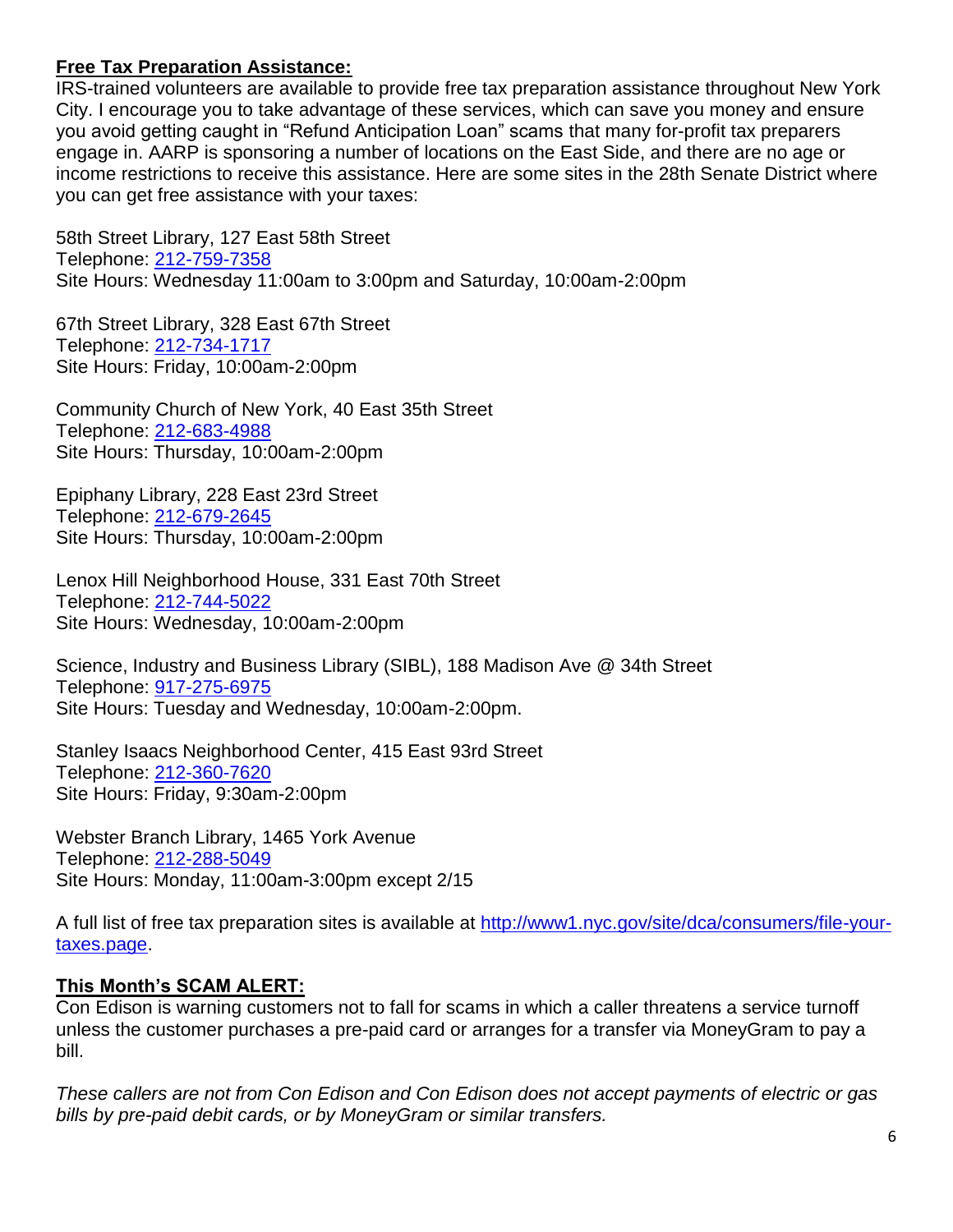The company has recently seen a spike in reports from customers who were contacted by the scammers. Con Edison believes the scammers are calling customers randomly, not targeting just those who owe back payments. The company has received complaints from residential and business customers.

Be alert if anyone asks you by telephone to arrange for pre-paid debit cards or a MoneyGram transfer as payment for your bill, or to send money to an out-of-state address. Never arrange payment or divulge account or personal information, including debit or credit card information, over the telephone, unless you are certain you are speaking to a Con Edison representative.

Anyone who feels they may have been a target of an imposter or a payment scam should call their local police department. They may also call Con Edison at 1-800-75CONED.

#### **Legal Advocacy Clinics At Lenox Hill Neighborhood House:**

The Lenox Hill Neighborhood House Legal Advocacy Center Offers assistance on a number of different issues. Here is a list of their ongoing programs and clinics:

- **SNAP (formerly Food Stamps) Clinics: Wednesdays from 10am to 1pm at Lenox Hill** Neighborhood House, 331 East 70th Street. First come, first served. Bring proof of identity, income information, utility bill, proof of housing costs, information on any dependents and if you are 60 or over or on SSI/SSD, information on medical costs. For more information, call 212-218-0431.
- **SCRIE Clinics**: call 212-218-0503 ext. 6 for assistance in applying or recertifying for the Senior Citizens Rent Increase Exemption (SCRIE) program. The SCRIE clinic is open to tenants city-wide. *Please note that due to the volume of calls, it sometimes takes up to two weeks for staff to respond to messages.*
- **Eviction Prevention**: Walk-in clinic, every 2nd and 4th Monday of the month, from 10am to 1pm at 331 East 70th Street, for tenants who live, work, or go to school on Manhattan's East Side above 59th Street and on Roosevelt Island.
- **End-of-Life Planning/Advance Directives:** volunteer attorneys may be able to assist you with one-on-one counseling and individualized drafting of Advance Directives including Health Care Proxies, Living Wills, Powers of Attorney, and simple, low-asset Wills. If you are interested in being screened for a possible appointment, call the intake hotline at 212-218- 0503 ext 4.
- **Health Care Access/Medicare/Medicaid**: call 212-218-0503 ext 3. Find out about Medicare Savings Programs, Medicaid home care, Medicare Part D, Medicaid Spend-down, EPIC and if you are eligible for Medicaid.
- **Health Insurance Enrollment**: call 212-218-0432. Assistance with finding and enrolling in an affordable health insurance plan.

#### **And, just across the Park on the Westside: Monthly Housing Clinics and Workshops:**

Council Member Helen Rosenthal, Goddard Riverside's SRO Law Project, and the Urban Justice Center co-sponsor monthly housing clinics and workshops at the Goddard Riverside Community Center, 593 Columbus Avenue (between 88th and 89th Streets). On the first Wednesday of each month, from 6pm – 8pm, the clinic offers a presentation on a variety of topics, followed by a question and answer session. Each evening, at least one staff attorney will meet with individuals who are seeking specific legal advice.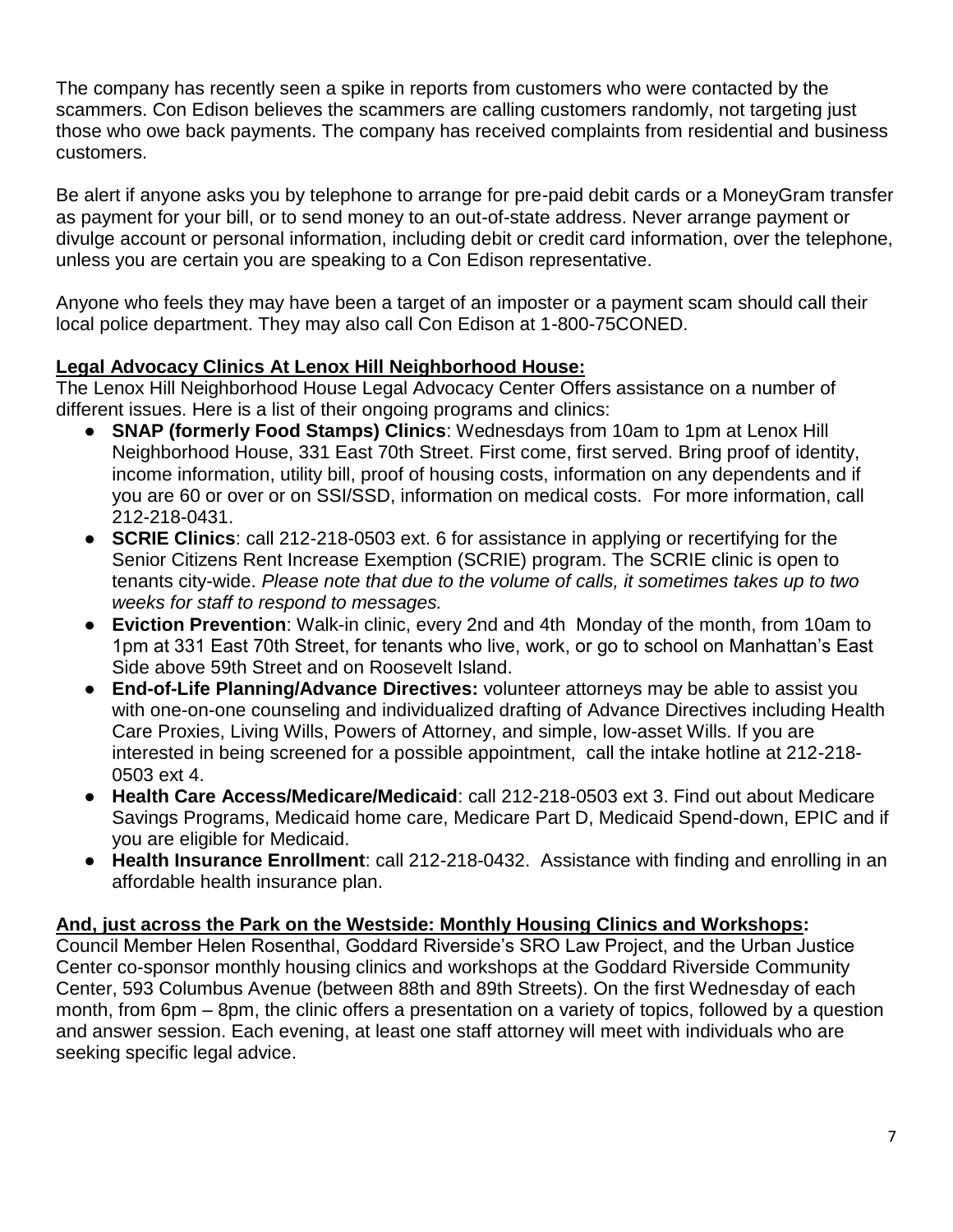For questions, contact the Office of Council Member Rosenthal at (212) 873-0282 ext. 206 or [Helen@helenrosenthal.com.](mailto:Helen@helenrosenthal.com) Sign-up sheet starting at 6pm each evening.

**April 6, 2016:** Housing Court 101 **May 4, 2016:** SCRIE and DRIE **June 1, 2016:** Succession Rights

#### **VOLS Legal Clinics for Low-Income Residents Over Age 60:**

The Volunteers of Legal Services (VOLS) Elderly Project provides pro-bono legal services to lowincome people over age 60 who live in Manhattan. VOLS conducts legal clinics each month at senior centers where seniors can discuss their legal concerns in confidence, receive legal advice and, where appropriate, obtain referrals to a volunteer lawyer for representation. Areas of legal assistance include wills, medical directives, powers of attorney, housing, consumer matters and Medicaid. Over 150 lawyers serve on their Elderly Project volunteer attorney roster.

Upcoming Clinic dates and locations are below:

Burden Center for the Aging, 1484 First Avenue (between 77th & 78th Streets) — 2 pm — second Friday of each month (March 11th, April 8th). Call Velda Murad at [212-879-7400](tel:212-879-7400) for information.

Stanley Isaacs Senior Center, 415 East 93rd Street (east of 1st Avenue) — 10 am — third Friday of each month (March 18th, April 15th). Call Amy Loewenberg at [212-360-7620](tel:212-360-7620) ext, 112 for information.

Encore Community Services Senior Center, St. Malachy's Church - 239 West 49th Street (between Broadway and 8th Avenue) — 10 am — fourth Monday of Each Month (March 28th, April 25th). Call Elvira Yanes at 212-581-2910, ext 123 for information.

#### **Affordable Housing Opportunities in Manhattan:**

**THE RESIDENCES AT PS 186** is now accepting applications for 78 affordable studio and 1- and 2 bedroom apartments newly constructed at 526 West 146th Street in the Hamilton Heights neighborhood in Manhattan. Rents for these apartments range from \$508 to \$2,783 depending on income and unit size. To be eligible, applicants must have incomes between \$18,789 and \$142,400, depending on unit and family size. Preference will be given to Community Board 9 residents for 50% of units, mobility-impaired persons for 5% of units, visual- and/or hearing-impaired persons for 2% of units, and City of New York municipal employees for 5% of units. A full description of the building and application process is available at

[https://a806-housingconnect.nyc.gov/nyclottery/AdvertisementPdf/223.pdf.](http://223.pdf/)

Households may elect to submit an application by one of two methods: EITHER online OR by mail. To submit your application online now, please visit NYC Housing Connect at www.nyc.gov/housingconnect and select "Apply for Housing." To request an application by mail, mail a self-addressed envelope to: Lemle & Wolff, Inc, 5925 Broadway, Bronx, NY 10463.

Completed applications must be submitted online or returned by regular mail only to the post office box that will be listed on the application. Applications must be submitted online or postmarked by April 8, 2016. *Applicants who submit more than one application may be disqualified.*

**EOS** is now accepting applications for 75 affordable studio and 1- and 2-bedroom apartments newly constructed at 855 Avenue of the Americas in the Midtown South neighborhood in Manhattan. Rents for these apartments range from \$566 to \$930 depending on income and unit size. To be eligible,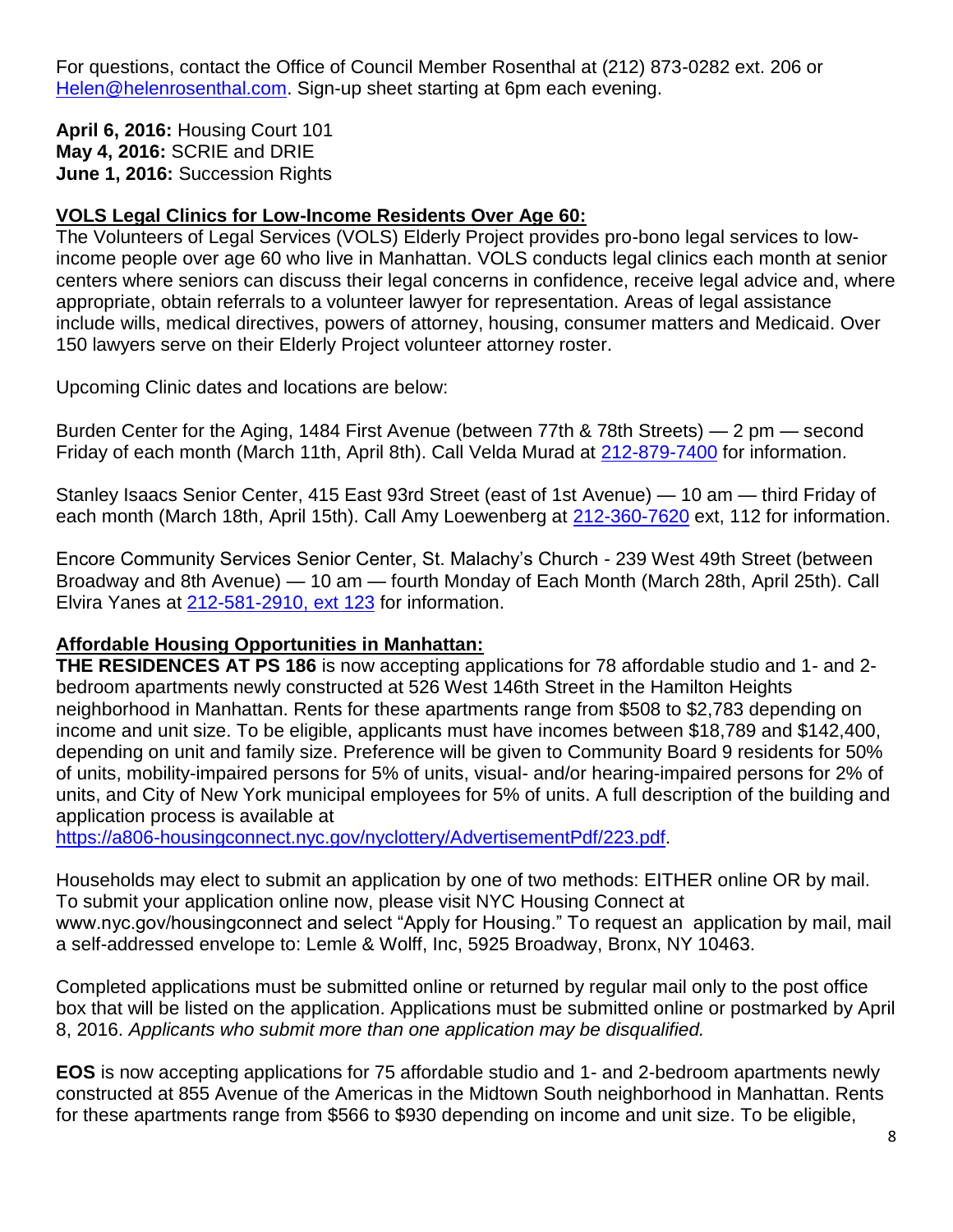applicants must have incomes between \$20,743 and \$43,150, depending on unit and family size. Preference will be given to Community Board 5 residents for 50% of units, mobility-impaired persons for 5% of units, visual- and/or hearing-impaired persons for 2% of units, and City of New York municipal employees for 5% of units. A full description of the building and application process is available at

[https://a806-housingconnect.nyc.gov/nyclottery/AdvertisementPdf/224.pdf.](https://a806-housingconnect.nyc.gov/nyclottery/AdvertisementPdf/224.pdf)

Households may elect to submit an application by one of two methods: EITHER online OR by mail. To submit your application online now, please visit NYC Housing Connect at www.nyc.gov/housingconnect and select "Apply for Housing." To request an application by mail, mail a self-addressed envelope to: EOS c/o Breaking Ground, PO Box 3620937 New York, NY 10129.

Completed applications must be submitted online or returned by regular mail only to the post office box that will be listed on the application. Applications must be submitted online or postmarked by April 11, 2016. *Applicants who submit more than one application may be disqualified.*

**West 153 Owner LLC** is now accepting applications for 34 affordable studio and 1- and 2-bedroom apartments newly constructed at 260 West 153rd Street in the Central Harlem neighborhood in Manhattan. Rents for these apartments range from \$641 to \$836 depending on unit size. To be eligible, applicants must have incomes between \$23,349 and \$43,150, depending on unit and family size. Preference will be given to Community Board 10 residents for 50% of units, mobility-impaired persons for 5% of units, visual- and/or hearing-impaired persons for 2% of units, and City of New York municipal employees for 5% of units. A full description of the building and application process is available at

[https://a806-housingconnect.nyc.gov/nyclottery/AdvertisementPdf/226.pdf.](https://a806-housingconnect.nyc.gov/nyclottery/AdvertisementPdf/226.pdf)

Households may elect to submit an application by one of two methods: EITHER online OR by mail. To submit your application online now, please visit NYC Housing Connect at www.nyc.gov/housingconnect and select "Apply for Housing." To request an application by mail, mail a self-addressed envelope to: West 153 Owner LLC, Hellgate Station, PO Box 125, New York, NY 10029.

Completed applications must be submitted online or returned by regular mail only to the post office box that will be listed on the application. Applications must be submitted online or postmarked by April 12, 2016. *Applicants who submit more than one application may be disqualified.*

**Enclave at the Cathedral** is now accepting applications for 87 affordable studio and 1- and 2 bedroom apartments newly constructed at 400 West 113th Street in the Morningside Heights neighborhood in Manhattan. Rents for these apartments range from \$887 to \$1,123 depending on unit size. To be eligible, applicants must have incomes between \$29,726 and \$51,780, depending on unit and family size. Preference will be given to Community Board 9 residents for 50% of units, mobility-impaired persons for 5% of units, visual- and/or hearing-impaired persons for 2% of units, and City of New York municipal employees for 5% of units. A full description of the building and application process is available at

[https://a806-housingconnect.nyc.gov/nyclottery/AdvertisementPdf/229.pdf.](https://a806-housingconnect.nyc.gov/nyclottery/AdvertisementPdf/229.pdf)

Households may elect to submit an application by one of two methods: EITHER online OR by mail. To submit your application online now, please visit NYC Housing Connect at www.nyc.gov/housingconnect and select "Apply for Housing." To request an application by mail, mail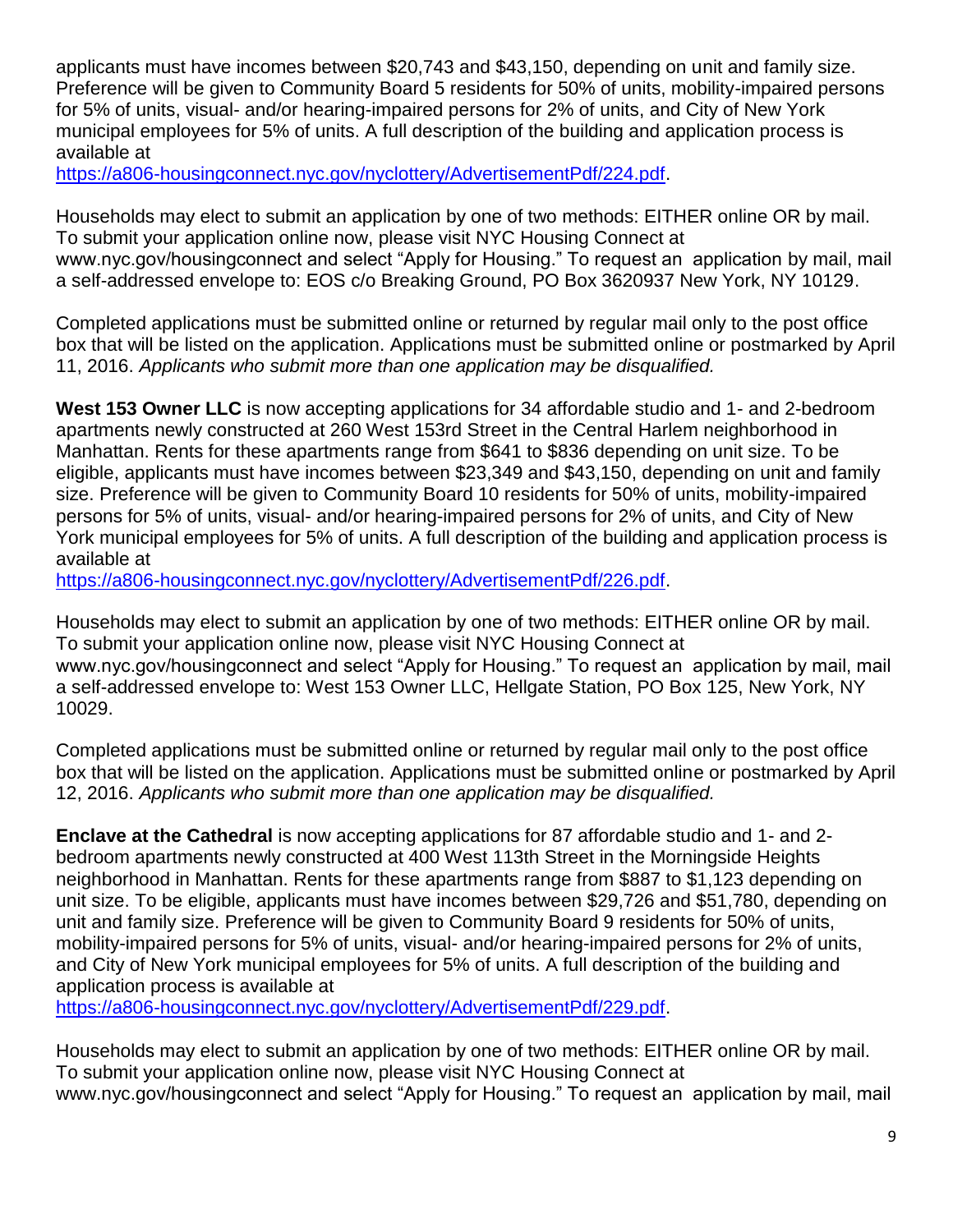a self-addressed envelope to: ENCLAVE AT THE CATHEDRAL c/o Urban Associates, LLC., P.O. Box 4089, NEW YORK, NY 10023.

Completed applications must be submitted online or returned by regular mail only to the post office box that will be listed on the application. Applications must be submitted online or postmarked by April 12, 2016. *Applicants who submit more than one application may be disqualified.*

#### **Stuyvesant Town/Peter Cooper Village Waiting List Lottery:**

Stuyvesant Town/Peter Cooper Village is now accepting applications for its waiting list for affordable studio and 1- through 5-bedroom apartments between 14th and 23rd Streets, 1st Avenue to Avenue C. Rents for these apartments range from \$1210 to \$4,560 depending on income and unit size. To be eligible, applicants must have incomes between \$36,300 and \$210,870, depending on unit and family size. Preference will be given to New York City residents. A full description of the building and application process is available at

[https://www.pcvstlottery.com/PDFs/Final%20Stuyvesant%20Town%20Peter%20Cooper%20Village%](https://www.pcvstlottery.com/PDFs/Final%20Stuyvesant%20Town%20Peter%20Cooper%20Village%20Ad.pdf) [20Ad.pdf.](https://www.pcvstlottery.com/PDFs/Final%20Stuyvesant%20Town%20Peter%20Cooper%20Village%20Ad.pdf)

Councilmember Dan Garodnick has also put together a detailed FAQ on the lottery, which is available online at http://www.garodnick.com/sites/default/files/PCVST Affordable Housing Lottery FAQ.pdf

Households may elect to submit an application by one of two methods: EITHER online OR by mail. To submit your application online now, please visit ww.pcvstlottery.com. To request an application by mail, mail a self-addressed envelope to: Stuyvesant Town/ Peter Cooper Village, 243 5th Avenue, Box 425, New York, NY 10016.

Completed applications must be submitted online or returned by regular mail only to the post office box that will be listed on the application. Applications must be submitted online or postmarked by March 31, 2016. *Applicants who submit more than one application may be disqualified.*

#### **Metrocard Bus and Van Schedule:**

The MTA offers MetroCard-related services throughout New York City through mobile buses and vans. Buses provide a full range of services, including applying for or refilling a Reduced-Fare MetroCard, buying or refilling a regular MetroCard, or getting answers to a MetroCard-related question. Vans sell Unlimited Ride MetroCards and Pay-Per-Ride MetroCards, and they refill MetroCards and Reduced-Fare MetroCards. Buses and vans will be in my district on the following dates and locations:

March 8, 9 - 10:30 am, 92 Street & Lexington Avenue – Bus March 8, 11:00 am - 12:30 pm., 86 Street & Lexington Avenue – Bus March 8, 1:30 - 2:30 pm, 68 Street & Lexington Avenue – Bus March 16, 9 - 10:30 am, 79 Street & 3 Avenue – Bus March 16, 11 am - 1 pm, 79 Street & York Avenue – Bus March 16, 1:30 - 2:30 pm, 72 Street & York Avenue – Bus March 17, 8:30 - 10:30 am, 47 Street & 2 Avenue – Van March 17, 1:30 - 3:30 pm, 28 Street & 2 Avenue – Van March 22, 9 - 10:30 am, 92 Street & Lexington Avenue – Bus March 22, 11:00 am - 12:30 pm., 86 Street & Lexington Avenue – Bus March 22, 1:30 - 2:30 pm, 68 Street & Lexington Avenue – Bus April 1, 9 - 10 am, 57 Street and 1 Avenue – Van